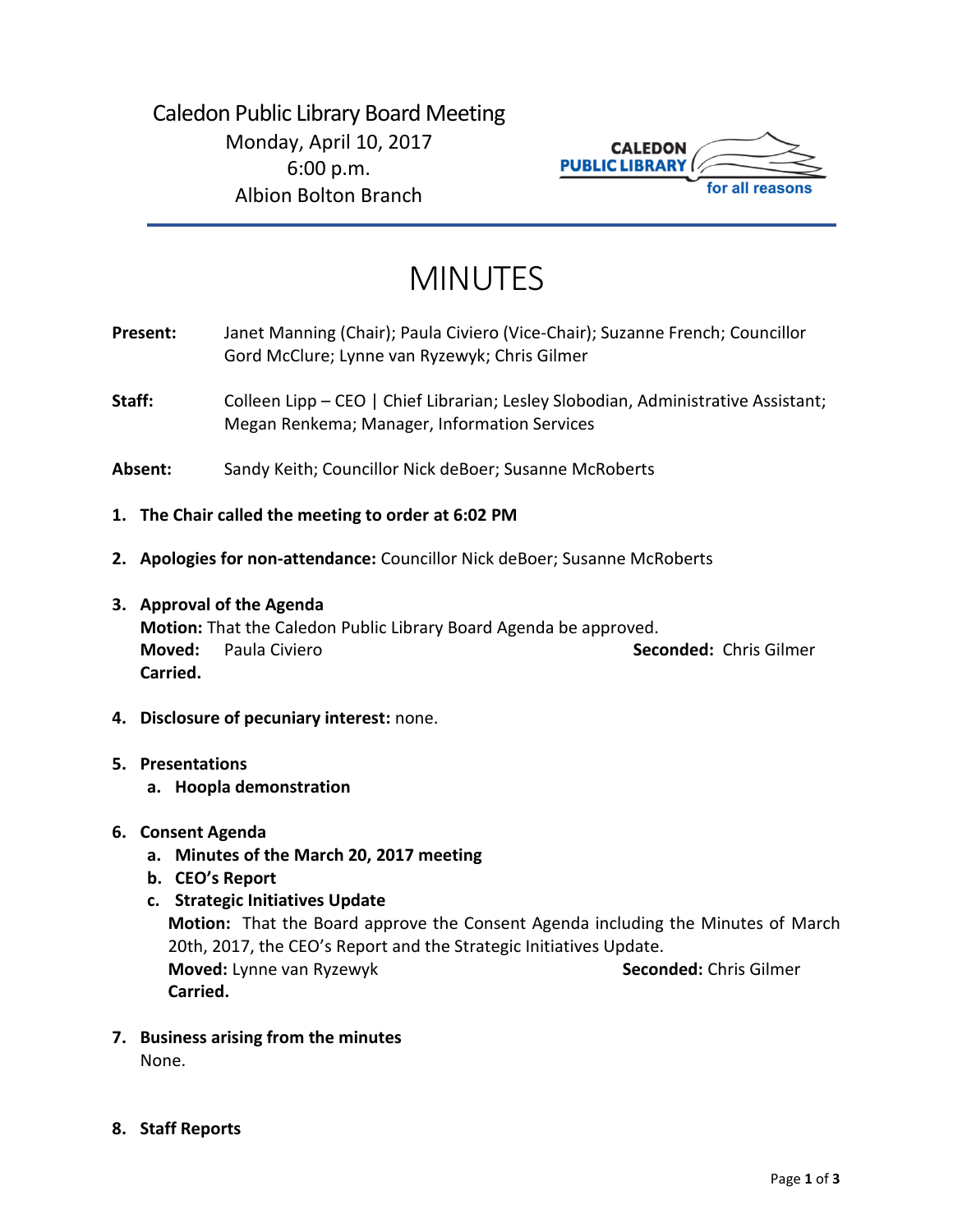# presented. **Moved:** Paula Civiero **Seconded:** Lynne van Ryzewyk **Carried. b. Quarterly Performance Measures and Statistics Motion:** That the Caledon Public Library Board receive the Quarterly Measures and Statistics Report as presented. **Moved:** Chris Gilmer **Seconded:** Lynne van Ryzewyk **Carried. c. Charitable Status Recommendation Motion:** That the Caledon Public Library Board approve and adopt the Charitable Status Recommendation; and, That the Caledon Public Library Board direct the CEO/Chief Librarian to complete and submit an application to register the Library as a charity with the Canada Revenue

**Motion:** That the Caledon Public Library Board receive the Treasurer's Report as

Agency.

**Moved:** Lynne van Ryzewyk **Seconded:** Paula Civiero **Carried.**

*Councillor Gord McClure left the meeting at 7:19 pm*

**a. Treasurer's Report and Financial Statements** 

# **9. New Business**

# **a. Prioritization of Master Plan Recommendations**

The Board discussed the facility related recommendations referenced in the Master Plan. Key factors in prioritizing recommendations included the likely availability of funds and the relationship between and timing of projects (example: recommendations to Margaret Dunn Valleywood are reliant on the opening of the Southfields Village Branch). Challenges and limitations associated with the Albion Bolton Branch and the possible opportunities associated with private public partnerships were also discussed. A second related discussion is planned for the May meeting.

#### **10. Board Advocacy**

# **a. Upcoming Events and Opportunities**

- **i.** Friends if the Caledon Public Library Book Sale Friday, April 21, 2017, 4:00- 9:00 PM and Saturday, April 22, 2017, 10:00 AM – 6:00 PM, Arena at the Albion Bolton Community Centre.
- **ii.** Exchange Board 2 Board Learning Session Tuesday, May 2, 2017, 6:00- 9:00PM, Caledon East Community Complex
- **iii.** CPL Comic Expo Saturday, May 13, 2017, 10:00 AM 2:00 PM, Albion Bolton Branch
- **iv.** Deepening Community for Collective Impact: a one day workshop presented by the Tamarack Institute and Caledon Community Services – Tuesday, May 30, 9:00 AM to 4:30 PM at the Caledon Equestrian Park
- **v.** CPL Strategic Plan Presentation to Council tentatively scheduled for Tuesday,